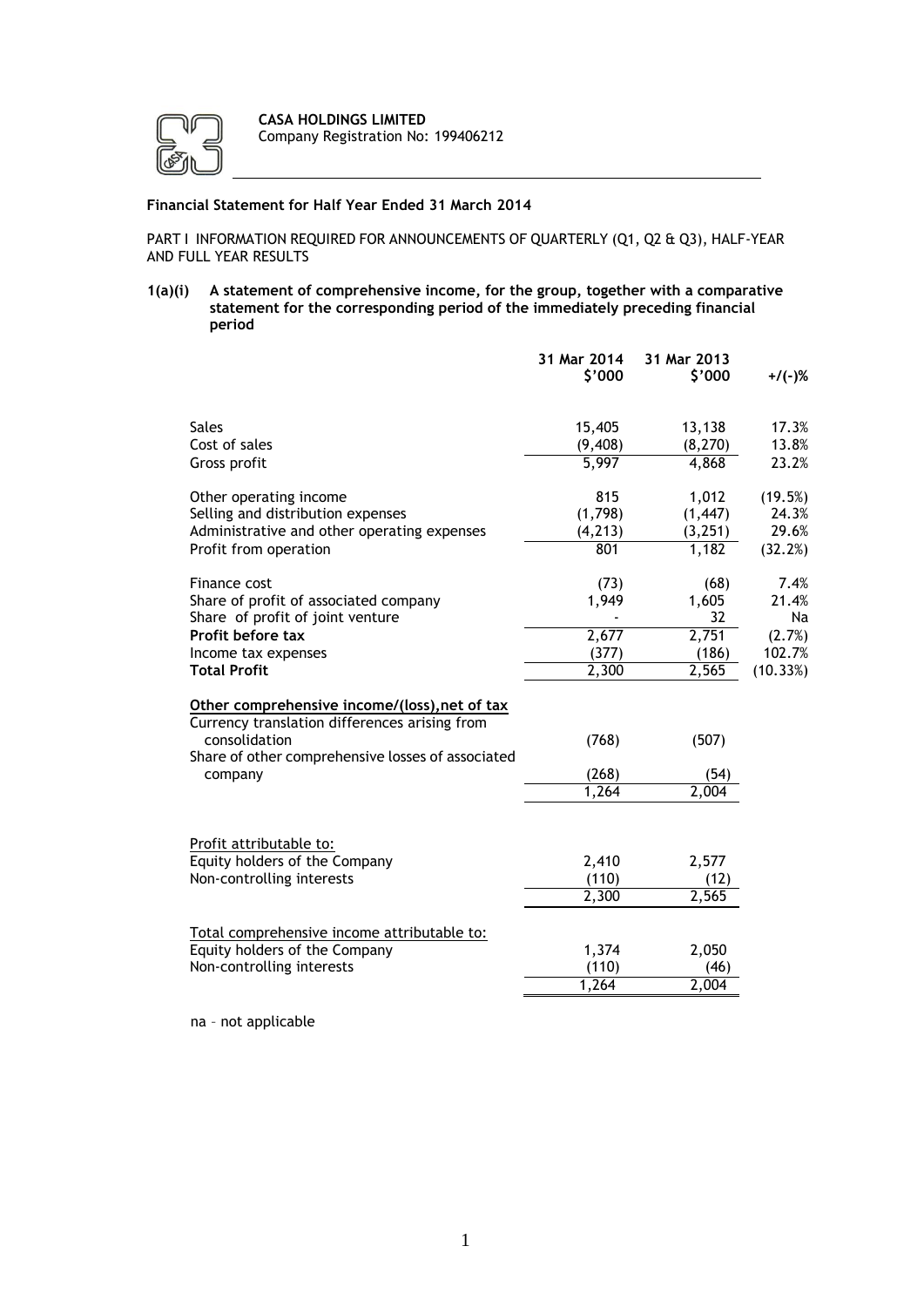| 1(a)(ii) The accompanying notes to the financial statements form an integral part of the |
|------------------------------------------------------------------------------------------|
| financial statements                                                                     |

|                                             | 31 Mar 2014<br>\$'000 | 31 Mar 2013<br>\$'000 |
|---------------------------------------------|-----------------------|-----------------------|
| Charging/ (crediting):                      |                       |                       |
| Other income (including interest            |                       |                       |
| income)                                     | (815)                 | (1,012)               |
| Interest on borrowings                      | 73                    | 68                    |
| Amortization and depreciation               | 296                   | 284                   |
| Fair value gain on financial assets at fair |                       |                       |
| value through profit and loss               |                       | (114)                 |
| Reversal of allowance for impairment of     |                       |                       |
| trade receivables made in prior year        |                       | (107)                 |
| Allowance for impairment of trade           |                       |                       |
| receivables                                 | 325                   | 118                   |
| Foreign exchange gain - net                 |                       | (138)                 |
| Inventories                                 |                       |                       |
| - cost of inventories recognised as an      |                       |                       |
| expense (included in 'cost of sales')       | 9,218                 | 8,068                 |
| - write-down of inventory                   | 104                   | 141                   |
| - reversal of part of inventory write       |                       |                       |
| down made in prior year                     |                       | (292)                 |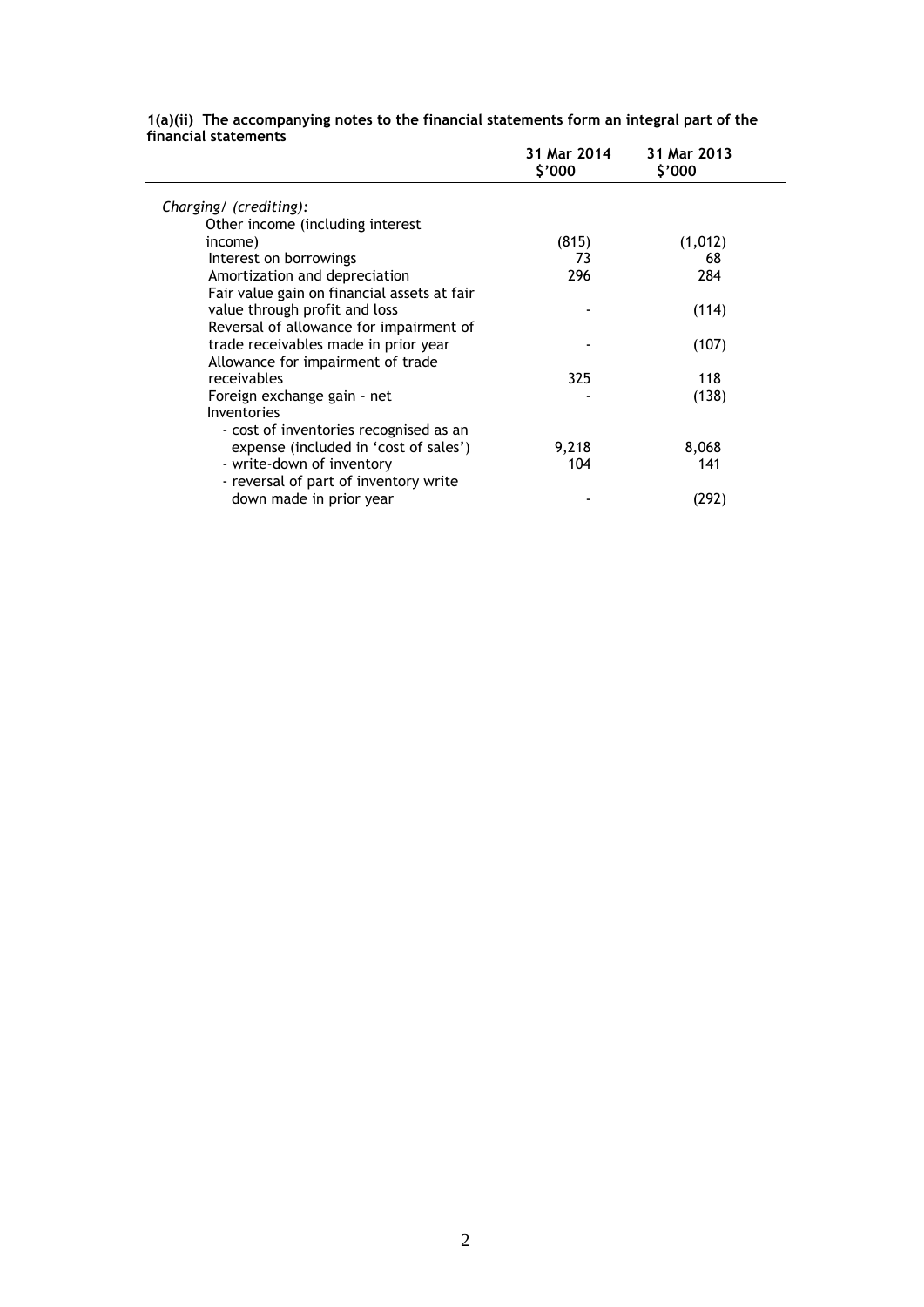## **1(b)(i) A statement of financial position (for the issuer and group), together with a comparative statement as at the end of the immediately preceding financial year.**

|                                                                       | The Group       |               | <b>The Company</b> |              |
|-----------------------------------------------------------------------|-----------------|---------------|--------------------|--------------|
|                                                                       | 31 Mar 2014     | 30 Sept 2013  | 31 Mar 2014        | 30 Sept 2013 |
|                                                                       | \$\$'000        | \$\$'000      | \$\$'000           | \$\$'000     |
| Current assets:                                                       |                 |               |                    |              |
| Cash and cash equivalents                                             | 2,187           | 10,295        |                    | 4,522        |
| Financial asset, at fair value through                                |                 |               |                    |              |
| profit or loss                                                        |                 | 82            |                    | 82           |
| Trade and other receivables                                           | 23,490          | 14,358        | 9,916              | 3,527        |
| Inventories                                                           | 7,402           | 7,695         |                    |              |
| <b>Total current assets</b>                                           | 33,079          | 32,430        | 9,916              | 8,131        |
| Non-current assets:                                                   |                 |               |                    |              |
| Club membership                                                       | 9               | 9             |                    |              |
| Goodwill                                                              | 1,155           |               |                    |              |
| Investment in associated company                                      | 30,019          | 28,929        | 14,452             | 14,452       |
| Investment in joint venture                                           |                 | 2,271         |                    |              |
| Investments in subsidiaries                                           |                 |               | 19,053             | 18,644       |
| Property, plant and equipment                                         | 15,014          | 11,445        | 479                | 393          |
| Land use rights                                                       | 842             | 862           |                    |              |
| Deferred tax assets                                                   | 55              | 55            |                    |              |
| Total non-current assets                                              | 47,094          | 43,571        | 33,984             | 33,489       |
| <b>Total assets</b>                                                   | 80,173          | 76,001        | 43,900             | 41,620       |
|                                                                       |                 |               |                    |              |
| Liabilities and shareholder's equity                                  |                 |               |                    |              |
| Current liabilities:<br>Trade and other payables                      | 10,893          | 10,578        | 9,245              | 6,691        |
| <b>Bills payable</b>                                                  | 1,877           | 2,620         |                    |              |
| <b>Borrowings</b>                                                     | 3,289           | 2,274         |                    |              |
| Current income tax liabilities                                        | 675             | 664           |                    |              |
| Provision for warranty claims                                         | 390             | 400           |                    |              |
| <b>Total current liabilities</b>                                      | 17,124          | 16,536        | 9,245              | 6,691        |
|                                                                       |                 |               |                    |              |
| Non-current liabilities:                                              |                 |               |                    |              |
| <b>Borrowings</b>                                                     | 1,952           |               |                    |              |
| Net assets                                                            | 61,097          | 59,465        | 34,655             | 34,929       |
|                                                                       |                 |               |                    |              |
| Capital and reserves attributable to<br>equity holders of the Company |                 |               |                    |              |
| Share capital                                                         | 32,315          | 32,315        | 32,315             | 32,315       |
|                                                                       |                 |               |                    |              |
| Currency translation reserves                                         | (5, 473)        | (4,705)       |                    |              |
| Revaluation reserves                                                  | 2,128           | 2,396         |                    |              |
| Retained profit                                                       | 29,616          | 29,304        | 2,340              | 2,614        |
| Equity attributable to equity holders<br>of the company               | 58,586          | 59,310        | 34,655             | 34,929       |
| Non-controlling interests                                             |                 |               |                    |              |
|                                                                       | 2,511<br>61,097 | 155<br>59,465 | 34,655             | 34,929       |
|                                                                       |                 |               |                    |              |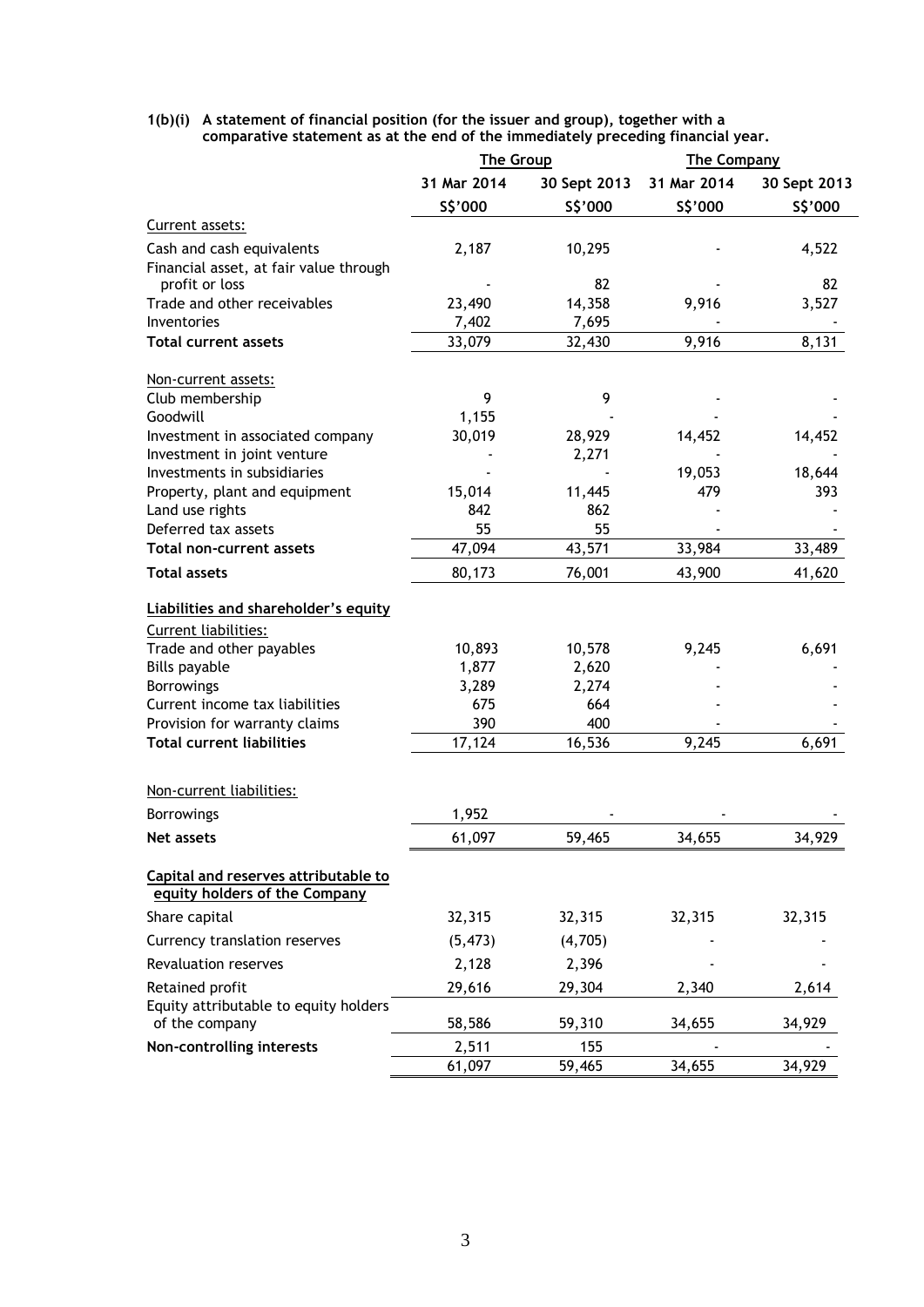# **1(b)(ii) Aggregate amount of group's borrowings and debt securities.**

| Amount repayable in one year or less, or on demand |           |                           |                  |  |
|----------------------------------------------------|-----------|---------------------------|------------------|--|
| As at 31/3/2014 (S\$'000)                          |           | As at 30/9/2013 (S\$'000) |                  |  |
| Secured                                            | Unsecured | Secured                   | Unsecured        |  |
| 3,289                                              |           | 2.274                     |                  |  |
| Amount repayable in more than one year             |           |                           |                  |  |
| As at 31/3/2014 (S\$'000)                          |           | As at 30/9/2013 (S\$'000) |                  |  |
| Secured                                            | Unsecured | Secured                   | <b>Unsecured</b> |  |
| 1.952                                              |           |                           |                  |  |

The Group's borrowings are secured by freehold land, leasehold building and land use rights.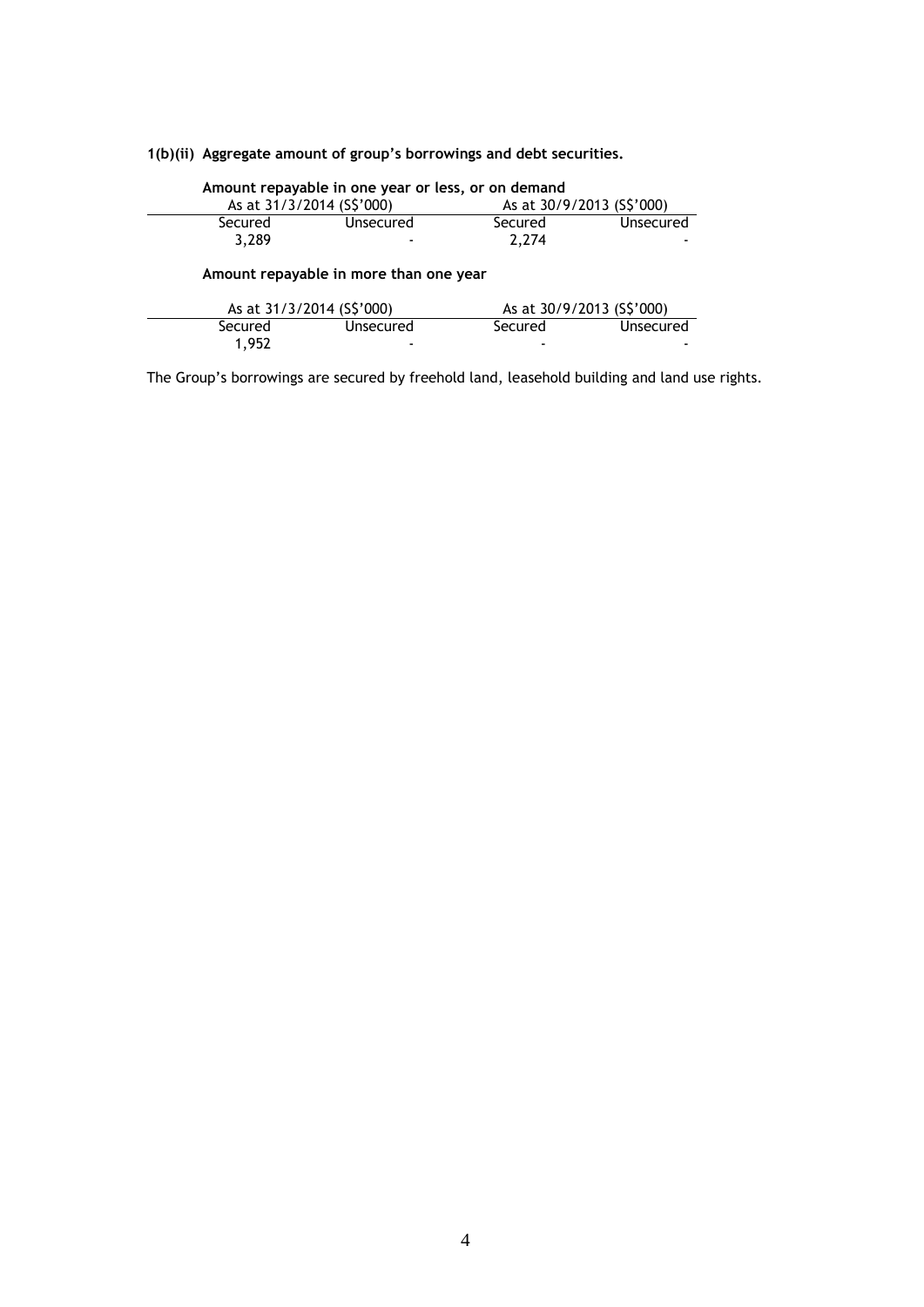**1(c) A statement of cash flows (for the group), together with a comparative statement for the corresponding period of the immediately preceding financial year**

| \$\$'000                                                        | 31 Mar 2014    | 31 Mar 2013     |
|-----------------------------------------------------------------|----------------|-----------------|
| <b>Net Profit</b>                                               | 2,300          | 2,565           |
| Adjustment for:                                                 |                |                 |
| Income tax expense                                              | 377            | 186             |
| Amortization and depreciation                                   | 296            | 284             |
| Interest income                                                 |                | (4)             |
| Interest expense<br>Dividend income                             | 73             | 68<br>(20)      |
| Share of results of associated company                          | (1,949)        | (1,605)         |
| Share of results of joint venture                               |                | (33)            |
| Gain on disposal of property, plant and equipment               |                | (22)            |
| Loss on disposal on financial assets, at fair value through     |                |                 |
| profit and loss                                                 | $\overline{2}$ |                 |
| Fair value gain on financial assets, at fair value through      |                |                 |
| profit and loss                                                 |                | (114)           |
| Unrealised currency translation (gain)/loss                     | (12)           | 7               |
| Operating cash flows before working capital changes             | 1,087          | 1,312           |
| Inventories                                                     | 693            | (590)           |
| Trade and other receivables                                     | 669            | 1,177           |
| Trade and other payables                                        | (376)          | (1,754)         |
| Cash generated from operations                                  | 2,073          | 145             |
| Income tax paid                                                 | (366)          | (236)           |
| CASH FLOWS PROVIDED BY/(USED IN) OPERATING<br><b>ACTIVITIES</b> |                | (91)            |
|                                                                 | 1,707          |                 |
| <b>CASH FLOWS FROM INVESTING ACTIVITIES</b>                     |                |                 |
| Purchase of property, plant and equipment                       | (1, 137)       | (230)           |
| Deposits for land held for property development business        | (9, 460)       |                 |
| Proceeds from disposal of property, plant and equipment         |                | 22              |
| Proceeds from disposal of financial assets                      | 80             |                 |
|                                                                 |                |                 |
| Purchase of Investment Property                                 | (87)           |                 |
| Acquisition of shares of joint venture                          | (365)          |                 |
| Dividend received                                               |                | 20              |
| Interest received                                               |                | 4               |
| <b>CASH FLOWS USED IN INVESTING ACTIVITIES</b>                  | (10, 969)      | (184)           |
| CASH FLOWS FROM FINANCING ACTIVITIES                            |                |                 |
| Repayment of borrowings                                         | (2, 274)       |                 |
| Proceeds from borrowings                                        | 5,241          |                 |
| Proceeds from related party's borrowings                        | 1,052          |                 |
| Movement in bills payable                                       | (743)          | 854             |
|                                                                 | (2,098)        |                 |
| Dividends paid to shareholders<br>Interest paid                 | (73)           | (2,098)<br>(68) |
| Increase in bank deposits pledged                               | (89)           |                 |
| CASH FLOWS PROVIDED BY/(USED IN) FINANCING                      |                |                 |
| <b>ACTIVITIES</b>                                               | 1,016          | (1, 312)        |
|                                                                 |                |                 |
| Net decrease in cash and cash equivalents                       | (8, 246)       | (1, 587)        |
| Cash and cash equivalents at the beginning of the financial     |                |                 |
| year<br>Effects of exchange rate changes on cash and cash       | 10,121         | 10,937          |
| equivalents                                                     | 49             | 25              |
| Cash and cash equivalents at the end of the financial           |                |                 |
| period                                                          | 1,924          | 9,375           |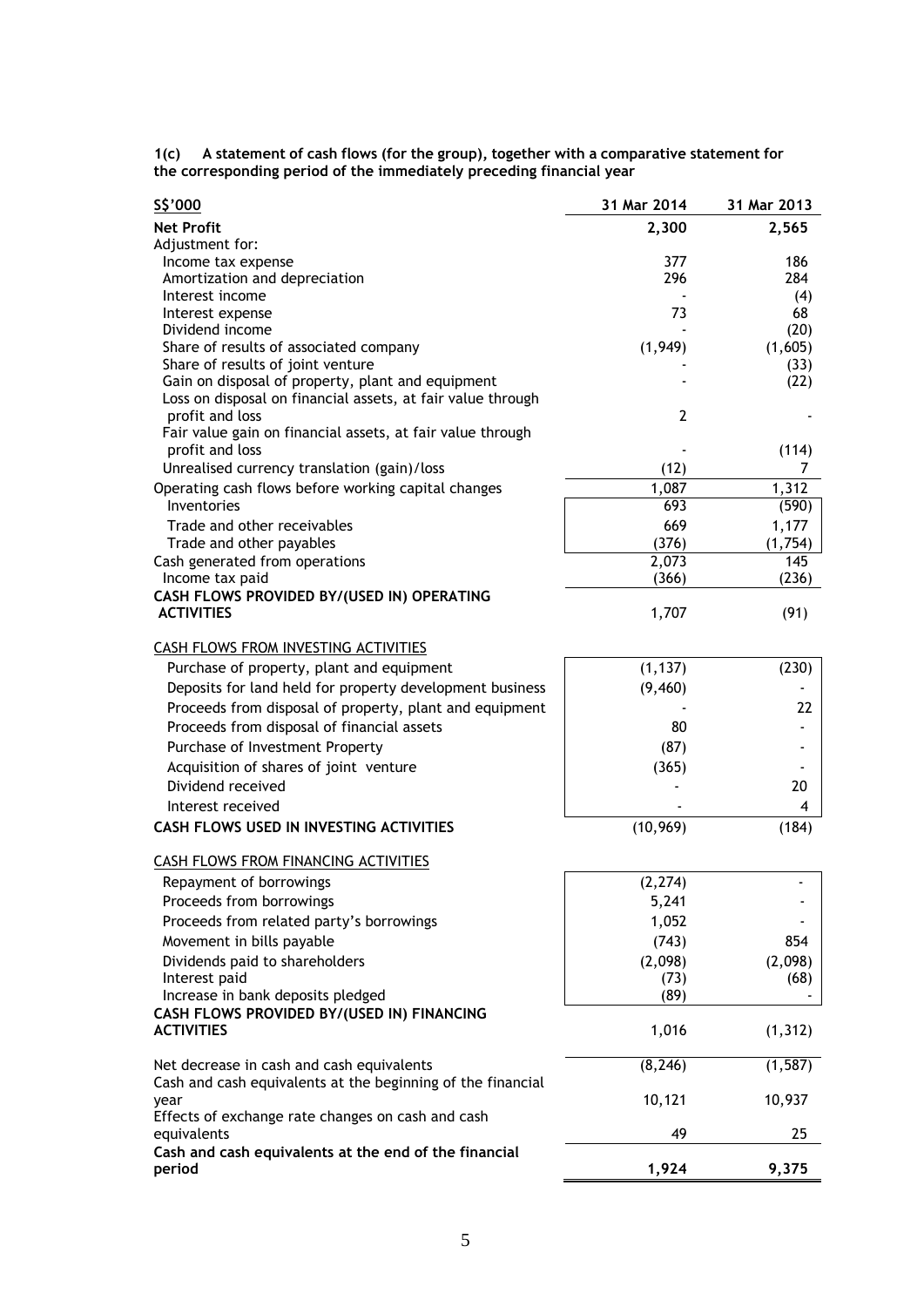**1(d)(i) A statement (for the issuer and group) showing either (i) all changes in equity or (ii) changes in equity other than those arising from capitalization issues and distributions to shareholders, together with a comparative statement for the corresponding period of the immediately preceding financial year.** 

|                                                                          | Attributable to equity holders of the Company |                                                |                                                                                            |                                         |                          |                                             |                                    |
|--------------------------------------------------------------------------|-----------------------------------------------|------------------------------------------------|--------------------------------------------------------------------------------------------|-----------------------------------------|--------------------------|---------------------------------------------|------------------------------------|
|                                                                          | <b>Share</b><br>capital<br>S\$'000            | Currency<br>translation<br>reserve<br>\$\$'000 | Revaluation<br>reserve<br>S\$'000                                                          | Retained<br>earnings<br>\$\$'000        | <b>Total</b><br>\$\$'000 | Non<br>controlling<br>interests<br>\$\$'000 | <b>Total</b><br>equity<br>\$\$'000 |
| <b>The Group</b>                                                         |                                               |                                                |                                                                                            |                                         |                          |                                             |                                    |
| Balance as at 1 Oct 2013<br>Total comprehensive<br>(loss)/income for the | 32,315                                        | (4,705)                                        | 2,396                                                                                      | 29,304                                  | 59,310                   | 155                                         | 59,465                             |
| financial year                                                           |                                               | (768)                                          | (268)                                                                                      | 2,410                                   | 1,374                    | (110)                                       | 1,264                              |
| Acquisition of interests<br>Dividend relating to<br>2013 paid            |                                               |                                                |                                                                                            | (2,098)                                 | (2,098)                  | 2,466                                       | 2,466<br>(2,098)                   |
| Balance as at 31 Mar 2014                                                | 32,315                                        | (5, 473)                                       | 2,128                                                                                      | 29,616                                  | 58,586                   | 2,511                                       | 61,097                             |
| <b>The Group</b>                                                         |                                               |                                                |                                                                                            |                                         |                          |                                             |                                    |
| Balance as at 1 Oct 2012<br>Total comprehensive<br>(loss)/income for the | 32,315                                        | (3,640)                                        | 2,528                                                                                      | 21,871                                  | 53,074                   | 186                                         | 53,260                             |
| financial year<br>Dividend relating to                                   |                                               | (473)                                          | (54)                                                                                       | 2,577                                   | 2,050                    | (46)                                        | 2,004                              |
| 2012 paid<br>Balance as at 31 Mar 2013                                   | 32,315                                        | (4, 113)                                       | $\overline{\phantom{a}}$<br>2,474                                                          | (2,098)<br>22,350                       | (2,098)<br>53,026        | 140                                         | (2,098)<br>53,166                  |
|                                                                          | <b>Share</b><br>capital<br>\$\$'000           | Currency<br>translation<br>reserve<br>\$\$'000 | Attributable to equity holders of the Company<br><b>Revaluation</b><br>reserve<br>\$\$'000 | <b>Retained</b><br>earnings<br>\$\$'000 | <b>Total</b><br>\$\$'000 | Non<br>controlling<br>interests<br>\$\$'000 | <b>Total</b><br>equity<br>S\$'000  |
| The Company                                                              |                                               |                                                |                                                                                            |                                         |                          |                                             |                                    |
| Balance as at 1 Oct 2013<br>Total comprehensive<br>income for the        | 32,315                                        |                                                |                                                                                            | 2,614                                   | 34,929                   |                                             | 34,929                             |
| financial year<br>Dividend relating to                                   |                                               |                                                |                                                                                            | 1,824                                   | 1,824                    |                                             | 1,824                              |
| 2012 paid                                                                |                                               |                                                |                                                                                            | (2,098)                                 | (2,098)                  |                                             | (2,098)                            |
| Balance as at 31 Mar 2014                                                | 32,315                                        |                                                |                                                                                            | 2,340                                   | 34,655                   |                                             | 34,655                             |
| <b>The Company</b>                                                       |                                               |                                                |                                                                                            |                                         |                          |                                             |                                    |
| Balance as at 1 Oct 2012<br>Total comprehensive<br>income for the        | 32,315                                        |                                                |                                                                                            | (66)                                    | 32,249                   |                                             | 32,249                             |
| financial year<br>Dividend relating to                                   |                                               |                                                |                                                                                            | 2,187                                   | 2,187                    |                                             | 2,187                              |
| 2012 paid                                                                | ۰                                             |                                                |                                                                                            | (2,098)                                 | (2,098)                  |                                             | (2,098)                            |
| Balance as at 31 Mar 2013                                                | 32,315                                        |                                                |                                                                                            | 23                                      | 32,338                   |                                             | 32,338                             |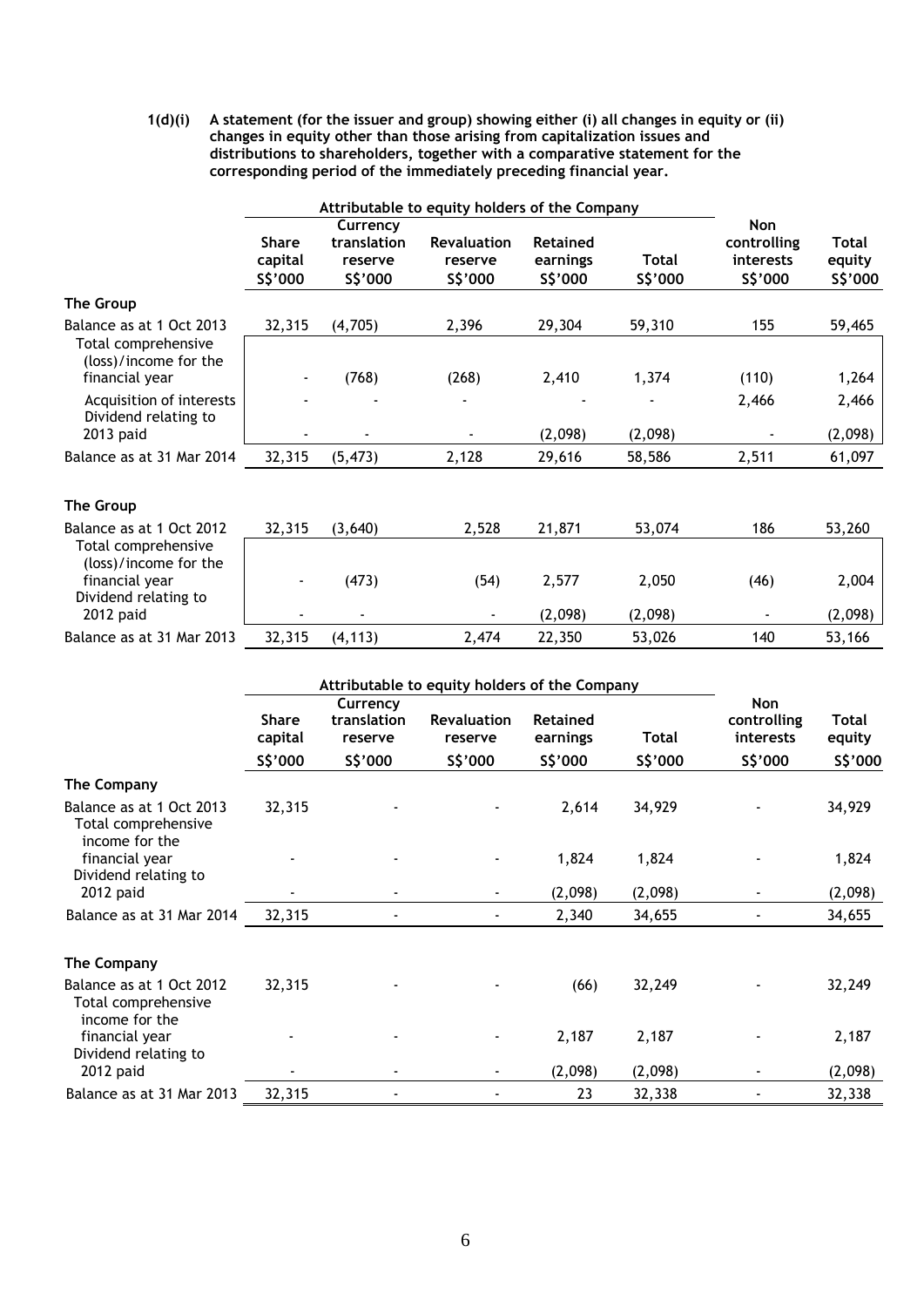**1(d)(ii) Details of any changes in the company's share capital arising from rights issue, bonus issue, share buy-backs, exercise of share options or warrants, conversion of other issues of equity securities, issue of shares for cash or as consideration for acquisition or for any other purpose since the end of the previous period reported on. State also the number of shares that may be issued on conversion of all the outstanding convertibles as at the end of the current financial period reported on and as at the end of the corresponding period of the immediately preceding financial year.** 

Nil.

**1(d)(iii) To show the total number of issued shares excluding treasury shares as at the end of the current financial period and as at the end of the immediately preceding year**

As at 31 March 2014, the total number of issued shares of the Company was 209,826,140 (As of 30 September 2013: 209,826,140).

- **1(d)(iv) A statement showing all sales, transfers, disposal, cancellation and/or use of treasury shares as at the end of the current financial period reported on** Not applicable.
- **2. Whether the figures have been audited or reviewed and in accordance with which auditing standard or practice.**

The figures have not been audited nor reviewed.

**3. Where the figures have been audited or reviewed, the auditors' report (including any qualifications or emphasis of a matter).** 

The figures have not been audited nor reviewed.

**4. Whether the same accounting policies and methods of computation as in the issuer's most recently audited annual financial statements have been applied.** 

Yes. The Company and the Group have applied the same accounting policies and methods of computation as in the Group's most recently audited financial statements for the financial year ended 30 September 2013.

Certain comparatives have been reclassified to conform with current year's presentation. The reclassifications have no impact on the profit and loss accounts of the Company and the Group.

**5. If there are any changes in the accounting policies and methods of computation, including any required by an accounting standard, what has changed, as well as the reasons for, and the effect of, the change.** 

The adoption of all the new and revised Singapore Financial Reporting Standards did not result in significant changes in the Group's accounting policies.

**6. Earnings per ordinary share of the group for the current financial period reported on and the corresponding period of the immediately preceding financial year, after deducting any provision for preference dividends.** 

| The Group                                                               | 31 Mar 2014 31 Mar 2013 |      |
|-------------------------------------------------------------------------|-------------------------|------|
| Amounts in cents                                                        |                         |      |
| Profit per ordinary share for the period reported on based              |                         |      |
| on net profit attributable to shareholders:                             |                         |      |
| (i) Based on the weighted average number of ordinary<br>shares on issue | 1.15                    | 1.23 |
| (ii) Based on a fully diluted basis                                     | 1.15                    | 1.23 |

The earnings per share is calculated based on the group's net profit attributable to the shareholders divided by the issued share capital of the Company of 209,826,140 shares.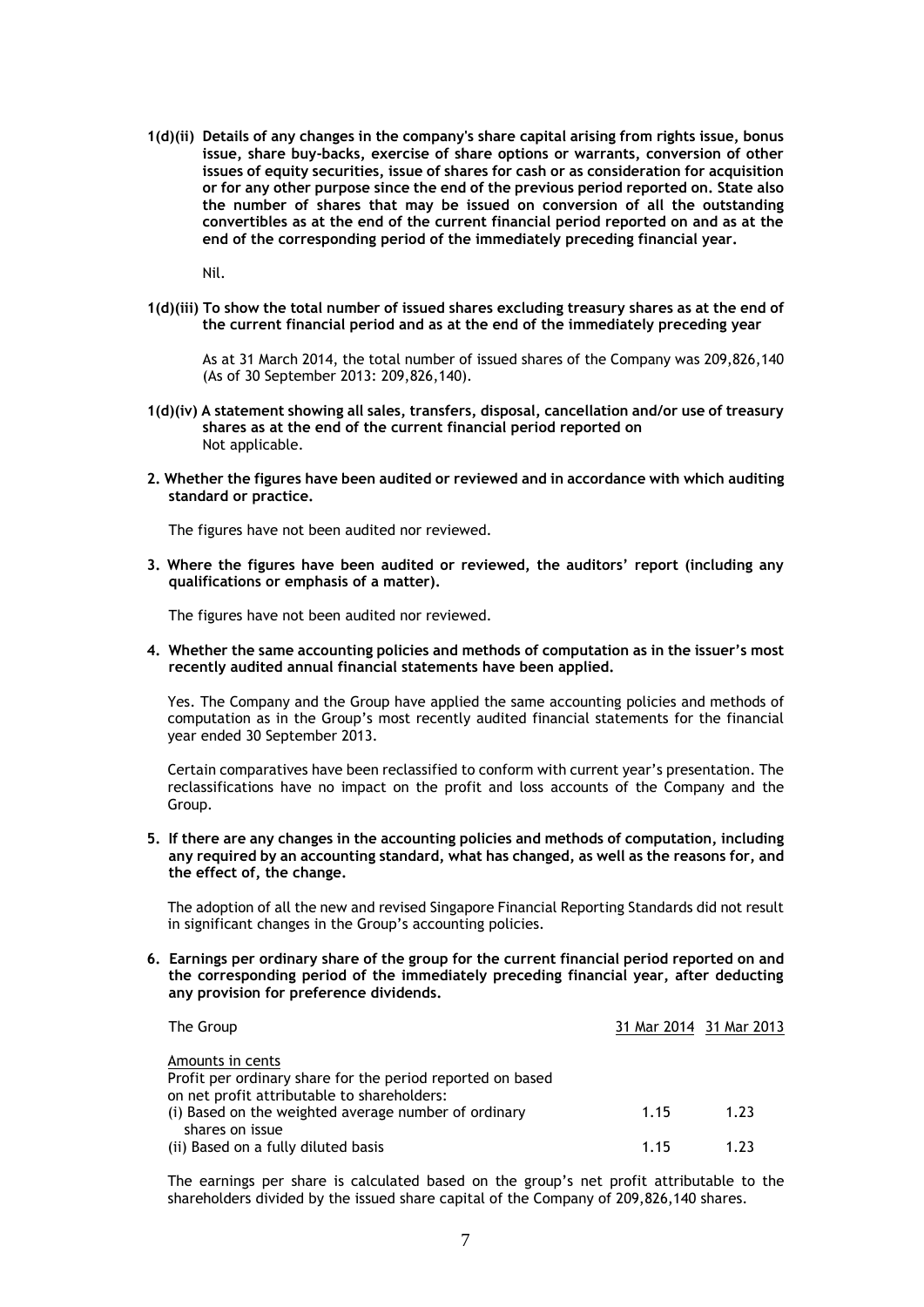**7. Net asset value (for the issuer and group) per ordinary share based on issued share capital of the issuer at the end of the(a) current financial period reported on; and (b) immediately preceding financial year.** 

|                                                                                                                    | The Group   |       | The Company             |             |
|--------------------------------------------------------------------------------------------------------------------|-------------|-------|-------------------------|-------------|
|                                                                                                                    | 31 Mar 2014 |       | 30 Sep 2013 31 Mar 2014 | 30 Sep 2013 |
| Amounts in cents<br>Net asset value (NAV)<br>per<br>ordinary share based on the<br>issued share capital at the end |             |       |                         |             |
| of the year                                                                                                        | 27.92       | 28.27 | 16.51                   | 16.64       |

**8. A review of the performance of the group, to the extent necessary for a reasonable understanding of the group's business. The review must discuss any significant factors that affected the turnover, costs, and earnings of the group for the current financial period reported on, including (where applicable) seasonal or cyclical factors; it must also discuss any material factors that affected the cash flow, working capital, assets or liabilities of the group during the current financial period reported on**

## **Revenue and Cost of Sales**

The Group's total revenue increased by S\$2.3 million or 17.3%, from S\$13.1 million in the First Half FY2013 to S\$15.4 million in the First Half FY2014. The increase was mainly due to increase in the sales and delivery of home appliances projects.

Consistent with increased in sales volume, cost of sales was 13.8% higher at S\$9.4 million for the half year.

## **Other Operating Income**

Other operating income decreased by S\$0.2 million or 19.5%, from S\$1.0 million to S\$0.8 million in First Half 2014. The reason for the decrease was due to a foreign exchange gain of S\$0.2 million recognized in First Half FY 2013.

## **Selling and Distribution Expenses**

Selling and distribution expenses increased by S\$0.4 million or 24.3%, from S\$1.4 million in the First Half FY 2013 to S\$1.8 million in First Half FY 2014. This was in line with increase in sales.

## **Administrative and other Operating Expenses**

Administrative expenses and other operating expenses increased by S\$1.0 million or 29.6%, from S\$3.2 million in the First Half FY 2013 to S\$4.2 million in First Half FY 2014. The increase was mainly due to (i) consolidation of administrative expenses incurred by Uno Casa SARL of S\$0.2 million (ii) reversal of part of inventory write down made of S\$0.3 million in First Half FY 2013 (iii) corporate and statutory expenses of S\$0.3 million incurred for 2 newly incorporated subsidiaries in Malaysia.

## **Share of Result from Associates**

Share of result of associates increased by S\$0.4 million or 21.4%, from S\$1.6 million to S\$2.0 million in First Half of FY 2014. The increase was mainly due to increase in contribution from its property development business.

## **Overview**

Overall the Group's Half Year Total Profit decreased by S\$0.3 million or 10.33%, from S\$2.6 million to S\$2.3 million in First Half FY2014.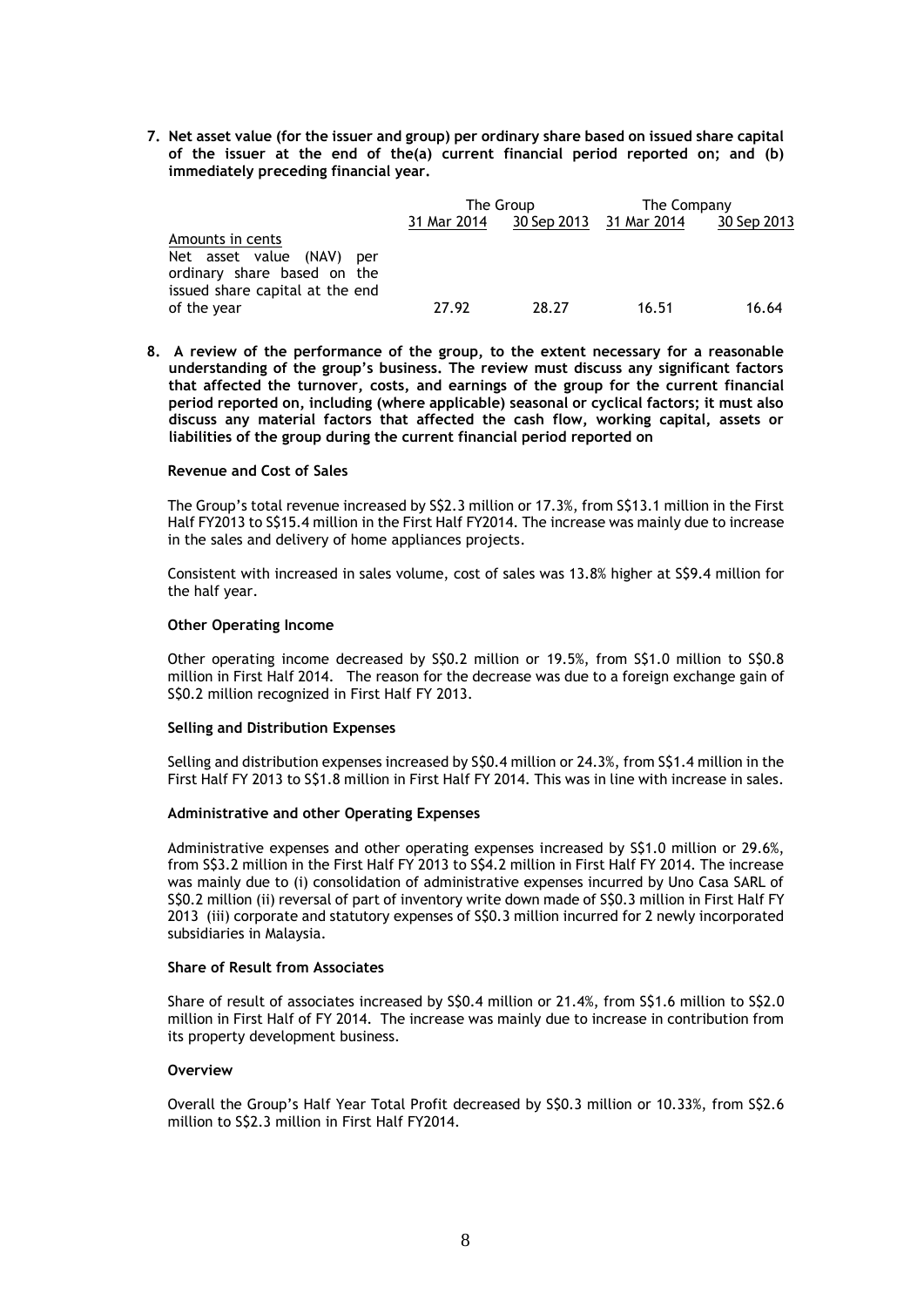## **Balance Sheet**

## **Cash and cash equivalents**

Cash and cash equivalents decreased by S\$8.1 million or 78.8% from S\$10.3 million to S\$2.2 million in the First Half of FY 2014. The decrease was mainly due to amount of S\$9.5 million was paid as deposits for land held for property development business in Iskandar Malaysia.

## **Trade and Other Receivables**

Trade and other receivables increased by S\$9.2 million or 73.3%, from S\$14.3 million to S\$24.5 million in the First Half FY 2014. The increase was mainly due to additional land deposit of S\$9.5 million prepaid for land held for property development business. The acquisition was subsequently completed on 9 April 2014. For further details, please refer to our Circular dated 8 January 2014 on the Proposed Acquisition of the Land as a major transaction.

## **Goodwill**

Goodwill of S\$1.2 million arised in First Half FY 2014 when the Group acquired the remaining 50% shares in Uno Casa S.A.R.L., Morocco during the same financial year.

## **Property, plant and equipment**

Property, plant & equipment increased by S\$3.6 million or 31.2% from S\$11.4 million to S\$15.0 million in the First Half FY2014. The increase was mainly due to consolidation of showroom cost of Uno Casa SARL of S\$1.3 million, construction cost of office and sales gallery in Iskandar Malaysia of S\$1.0 million as well as capilisation of stamp duty and registration fees of S\$1.4 million incurred in relation to the land purchased for property development business in Iskandar Malaysia.

## **Bill Payables**

Bill payables decreased by S\$0.7 million or 28.4%, from S\$2.6 million to S\$1.9 million in the First Half FY2014. The decrease was due to payment of bill payables.

## **Bank borrowings**

Total bank borrowings increased by S\$3.0 million or 131.9%, from S\$2.2 million to S\$5.2 million in the First Half FY 2014. The increase was due to term loan of S\$2.0 million secured to finance land purchased (for own use) in Johor and short term borrowing of S\$1.0 million for working capital requirement.

**9. Where a forecast, or a prospect statement, has been previously disclosed to shareholders, any variance between it and the actual results.** 

No.

**10. A commentary at the date of the announcement of the significant trends and competitive conditions of the industry in which the group operates and any known factors or events that may affect the group in the next reporting period and the next 12 months.** 

As we enter the first half of FY2014, we face stiff product competitions and volatile consolidations of our European suppliers' market. As a result, business visibility is clouded which make short-term forecasting and business planning disrupted.

Nonetheless, the Group remain focus on its long term vision to concentrate on strengthening its presences in the highly competitive market by expanding its products range and developing new products while cautiously explore new markets to enlarge the Group's product coverage.